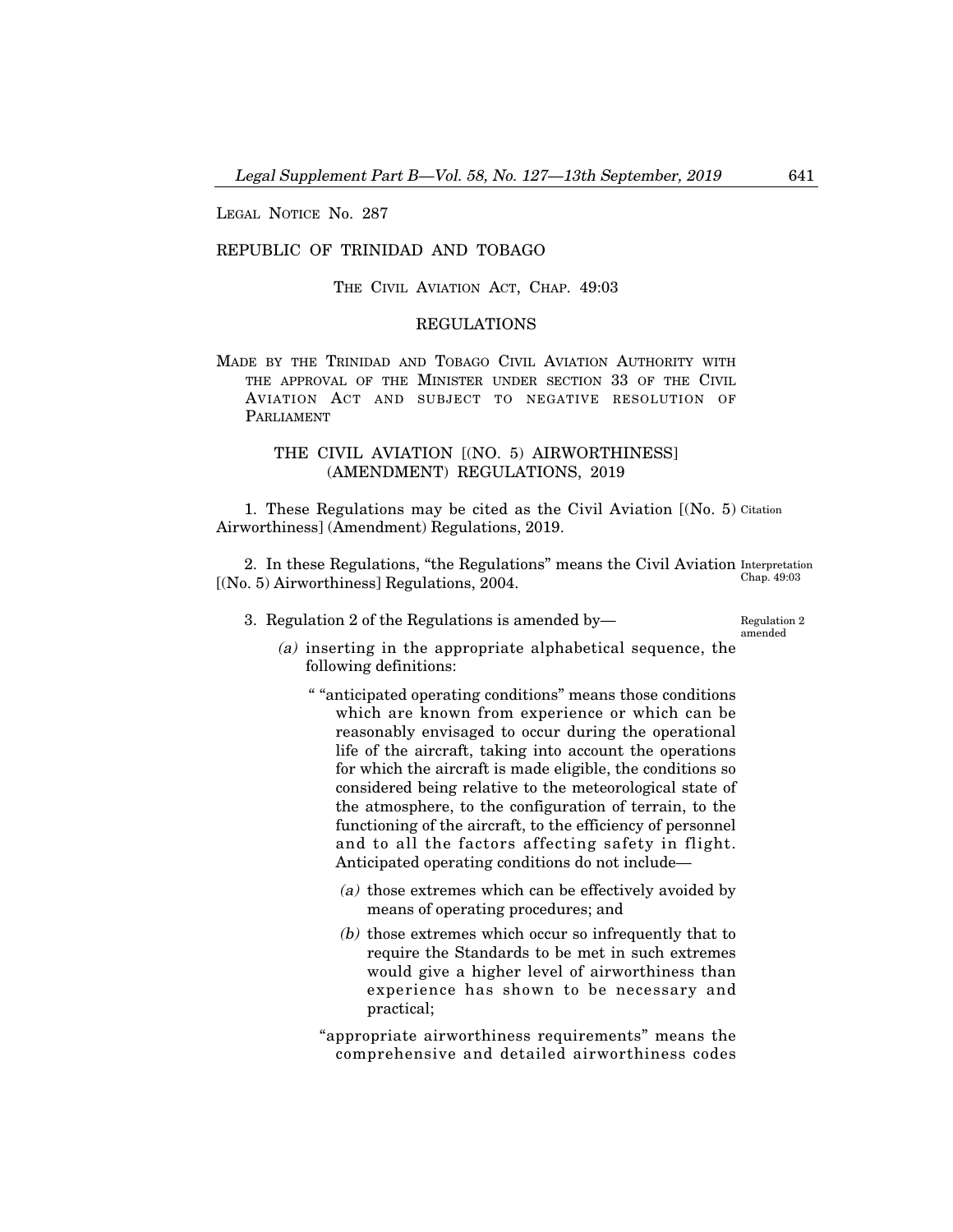established, adopted or accepted by a Contracting State for the class of aircraft, engine or propeller under consideration;

- "associated aircraft systems" means those aircraft systems drawing electrical or pneumatic power from an auxiliary power unit during ground operations;
- "auxiliary power-unit (APU)" means a self-contained power-unit on an aircraft providing electrical or pneumatic power to aircraft systems during ground operations;
- "bypass ratio" means the ratio of the air mass flow through the bypass ducts of a gas turbine engine to the air mass flow through the combustion chambers calculated at maximum thrust when the engine is stationary in an international standard atmosphere at sea level;
- "configuration" (as applied to the aeroplane) means a particular combination of the positions of the moveable elements, such as wing flaps and landing gear, etc. that affect the aerodynamic characteristics of the aeroplane;
- "derived version of an aeroplane" means an aeroplane which, from the point of view of airworthiness, is similar to the noise certificated prototype but incorporates changes in type design which may affect its noise characteristics adversely;
- "derived version of a helicopter" means a helicopter which, from the point of view of airworthiness, is similar to the noise certificated prototype but incorporates changes in type design which may affect its noise characteristics adversely;
- "discrete source damage" means structural damage of the aircraft that is likely to result from impact with a bird, uncontained fan blade failure, uncontained engine failure, uncontained high-energy rotating machinery failure or similar cases;
- "external equipment (helicopter)" means any instrument, mechanism, part, apparatus, appurtenance or accessory that is attached to or extends from the helicopter exterior but is not used nor is intended to be used for operating or controlling a helicopter in flight and is not part of an airframe or engine;
- "fire resistant" means the capability to withstand the application of heat by a flame for a period of five minutes;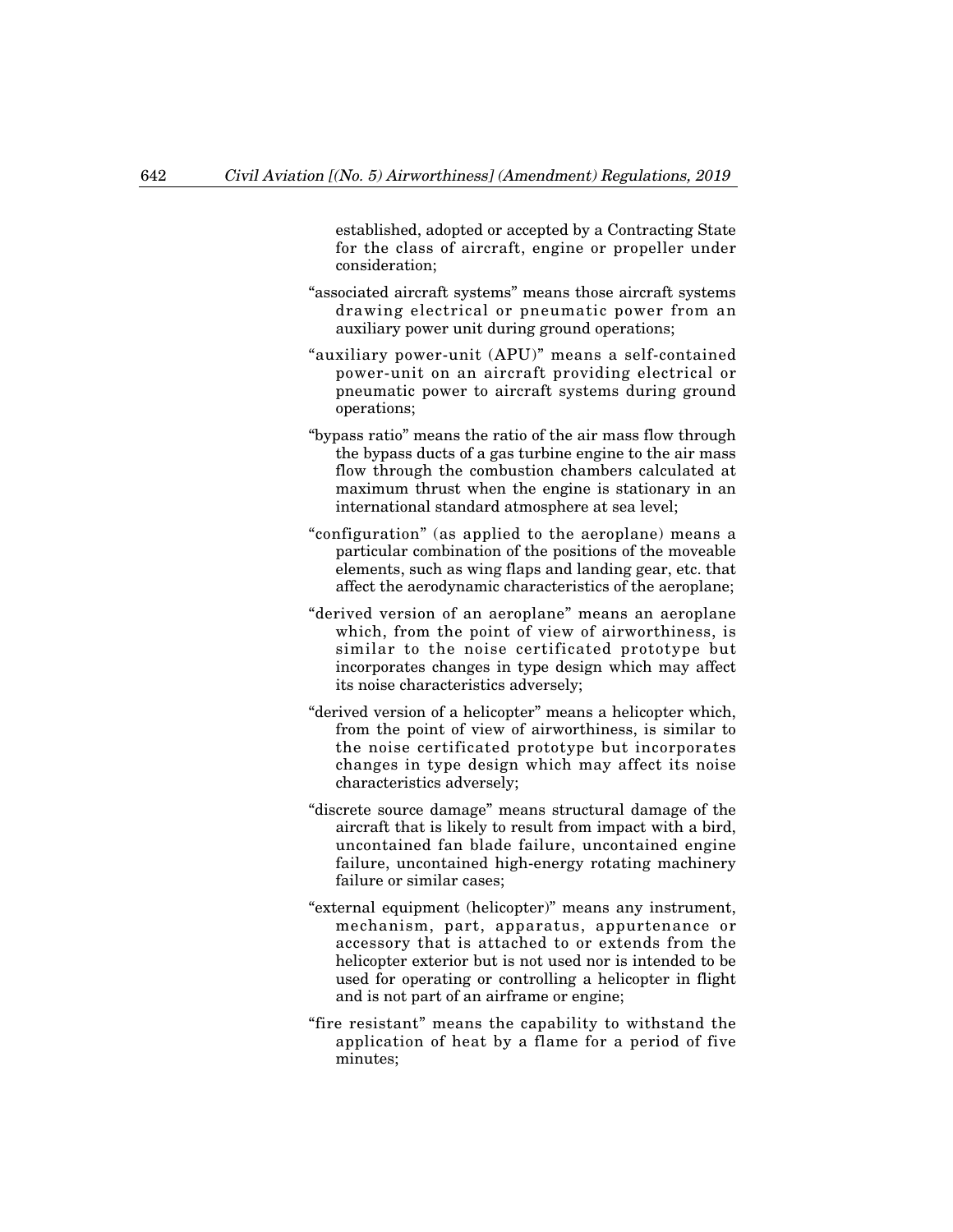- "fireproof" means the capability to withstand the application of heat by a flame for a period of fifteen minutes;
- "limit loads" means the maximum loads assumed to occur in the anticipated operating conditions;
- "load factor" means the ratio of a specified load to the weight of the aircraft, the former being expressed in terms of aerodynamic forces, inertia forces or ground reactions;
- "maintenance programme" means a document which describes the specific scheduled maintenance tasks and their frequency of completion and related procedures, such as a reliability programme, necessary for the safe operation of those aircraft to which it applies;
- "maintenance release" means a document which contains a certification confirming that the maintenance work to which it relates has been completed in a satisfactory manner, either in accordance with the approved data and the procedures described in the maintenance organisation's procedures manual or under an equivalent system;
- "organisation responsible for the type design" means the organisation that holds the type certification or equivalent document, for an aircraft, engine or propeller type, issued by a Contracting State;
- "powered-lift" means a heavier-than-air aircraft capable of vertical take-off, vertical landing, and low-speed flight, which depends principally on engine-driven lift devices or engine thrust for the lift during these flight regimes and on non-rotating aerofoils for lift during horizontal flight;
- "recertification" means certification of an aircraft with or without a revision to its certification noise levels, to a Standard different to that which it was originally certificated;
- "satisfactory evidence" means a set of documents or activities that a Contracting State accepts as sufficient to show compliance with an airworthiness requirement;
- "subsonic aeroplane" means an aeroplane incapable of sustaining level flight at speeds exceeding flight Mach number of 1;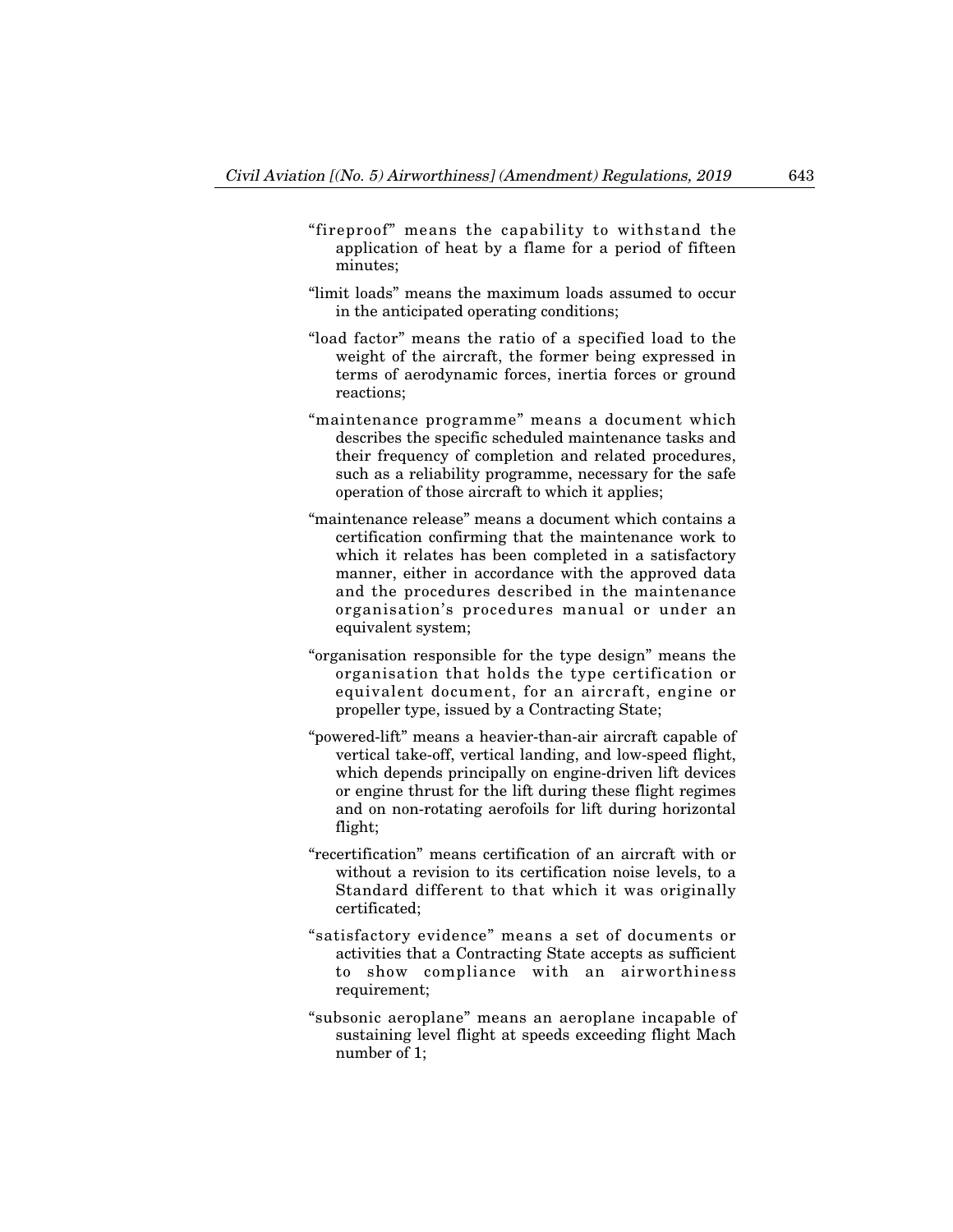- "type certificate" means a document issued by a Contracting State to define the design of an aircraft, engine or propeller type and to certify that this design meets the appropriate airworthiness requirements of that State;
- "type design" means the set of data and information necessary to define an aircraft, engine or propeller type for the purpose of airworthiness determination";
- (b) deleting the definition for "repair" and substituting the following definition:
	- " "repair" means the restoration of an aeronautical product to an airworthy condition to ensure that the aircraft continues to comply with the design aspects of the appropriate airworthiness requirements used for the issuance of the type certificate for the respective aircraft type, after it has been damaged or subjected to wear;"; and
- (c) deleting the definition for "State of Manufacture" and substituting the following definition:
	- " "State of Manufacture" means the State having jurisdiction over the organisation responsible for the final assembly of the aircraft, engine or propeller;".

Regulation 9A inserted

an

4. The Regulations are amended, by inserting after regulation 9 the following heading and regulation:

# "LIMITATION ON ISSUE OF AIRWORTHINESS CERTIFICATE, CERTIFICATE OF MAINTENANCE REVIEW AND SPECIAL FLIGHT PERMIT

9A. The Authority shall not issue or render valid an Airworthiness Certificate, Certificate of Maintenance Review or Special Flight Permit for which it intends to claim recognition pursuant to Article 33 of the Convention on International Civil Aviation unless it has satisfactory evidence that the aircraft complies with the applicable Standards of Annex 8 through compliance with the appropriate airworthiness requirements.". Limitation on issue or render valid Airworthiness Certificate, Certificate of Maintenance Review or Special Flight Permit

5. Regulation 11(1) of the Regulations is amended, by deleting paragraph  $(a)$  and substituting the following paragraph: Regulation 11 amended

> "(a) the applicant presents evidence to the Director-General that the aircraft conforms to a type design approved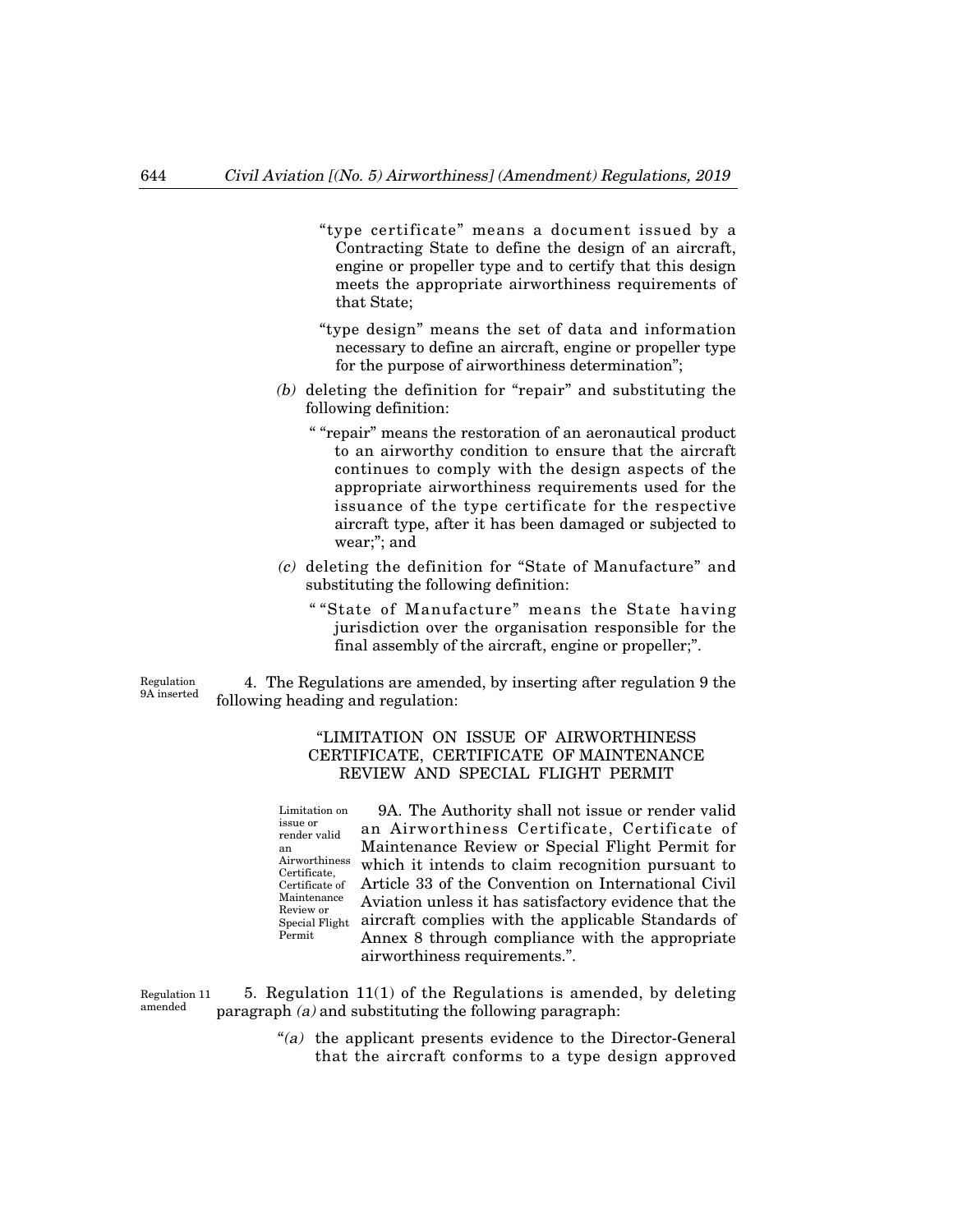under a Type Certificate and applicable Supplemental Type Certificate of a State of Design identified under paragraph  $(1)(e)$  and that the aircraft complies with the design aspects of the appropriate airworthiness requirements.".

6. Regulation 15(4) of the Regulations is amended by deleting Regulation 15 paragraph  $(b)$  and substituting the following paragraph: amended

- "(b) the Authority being granted access to the Trinidad and Tobago aircraft to determine continued compliance with these Regulations and to determine the continued airworthiness of the aircraft by a periodical inspection at appropriate intervals, having regard to lapse of time and type of service or, alternatively, by means of a system of inspection, approved by the Authority, that will produce at least an equivalent result;".
- 7. Regulation 20 of the Regulations is amended–

Regulation 20 amended

- (a) in subregulation  $(1)$ 
	- (i) in paragraph  $(a)$ , by deleting the word "and";
	- (ii) in paragraph  $(b)$ , by deleting the full stop and substituting a semi-colon; and
	- (iii) by inserting after paragraph  $(b)$ , the following paragraphs:
		- $C$  determine the continued airworthiness of an aircraft in relation to the appropriate airworthiness requirements in force for that aircraft;
		- (d) develop or adopt requirements to ensure the continuing airworthiness of the aircraft during its service life, including requirements to ensure that the aircraft continues to comply with the appropriate airworthiness requirements after a modification, a repair or the installation of a replacement part and is maintained in an airworthy condition and in compliance with the maintenance requirements of Annex 6 and Annex 8 of the ICAO Convention on International Civil Aviation; and
		- (e) upon receipt of mandatory continuing airworthiness information from the State of Design, adopt the mandatory information directly or assess the information received and take appropriate action."; and